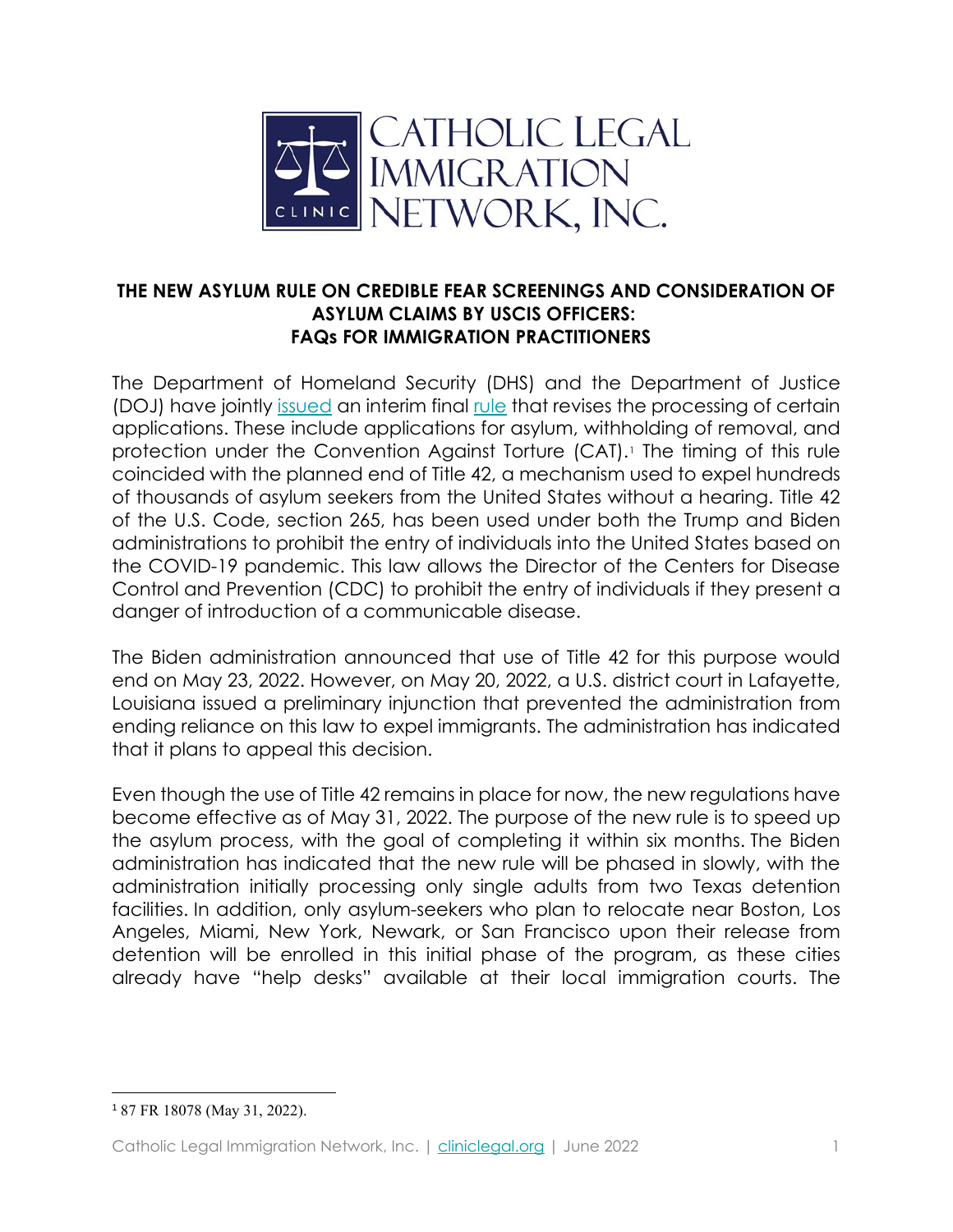administration plans to process under this new rule only a few hundred asylum seekers per month during this first phase.[2](#page-1-0) 

The notable regulatory changes in the interim final rule include authorizing asylum officers within U.S. Citizenship and Immigration Services (USCIS)—instead of immigration judges (IJs)—to adjudicate the initial asylum claims. They will be limited to adjudicating the asylum claims of individuals who receive a positive credible fear determination after being placed into expedited removal. Following a positive credible fear interview (CFI), the applicant will be provided an Asylum Merits Interview (AMI) during which USCIS will decide whether to grant asylum or, in the alternative, determine the applicant's eligibility for withholding of removal or protection under CAT. Prior to this rule, those asylum claims were decided only by an IJ within the DOJ's Executive Office for Immigration Review (EOIR). USCIS will issue a Notice to Appear (NTA) to any applicant not granted asylum at an AMI. The proceedings before the IJ are to be concluded pursuant to an accelerated processing timeline the federal government is calling "streamlined" section 240 proceedings. The FAQs below address many of the concerns and questions raised by practitioners about how the new regulations will affect their clients.

# **Frequently Asked Questions about the Interim Final Rule**

### **What changes does the new rule make to the screening standards for credible fear interviews?**

The amendment at 8 CFR § 208.30(b) represents a return to the prior screening standards used before the Trump administration's proposal to redefine the screening standard.[3](#page-1-1) Specifically, the new rule establishes an intentionally low standard by which an applicant is screened for a "credible fear of persecution or torture." The regulations at 8 CFR § 208.30(e) have been amended to state that the applicant must demonstrate only a "significant possibility" of establishing eligibility for asylum, withholding of removal, or protection under CAT. The new

<span id="page-1-0"></span><sup>&</sup>lt;sup>2</sup> Fact Sheet, Department of Homeland Security, Implementation of the Credible Fear and Asylum Processing Interim Final Rule, May 26, 2022[, https://www.dhs.gov/news/2022/05/26/fact-sheet-implementation-credible-fear](https://www.dhs.gov/news/2022/05/26/fact-sheet-implementation-credible-fear-and-asylum-processing-interim-final-rule)[and-asylum-processing-interim-final-rule;](https://www.dhs.gov/news/2022/05/26/fact-sheet-implementation-credible-fear-and-asylum-processing-interim-final-rule) *see also* Camilo Montoya-Galvez, U.S. to Start Interviewing Asylum-Seekers at Two Texas Detention Cites Under New Policy, CBS News, May 26, 2022, [https://www.cbsnews.com/news/immigration-policy-asylum-seekers-interview-texas-detention-sites/?intcid=CNM-](https://www.cbsnews.com/news/immigration-policy-asylum-seekers-interview-texas-detention-sites/?intcid=CNM-00-10abd1h)[00-10abd1h.](https://www.cbsnews.com/news/immigration-policy-asylum-seekers-interview-texas-detention-sites/?intcid=CNM-00-10abd1h)

<span id="page-1-1"></span><sup>&</sup>lt;sup>3</sup> None of the changes to the credible fear screening standard made by the Trump administration are currently in effect. Many of the proposed regulatory changes were blocked by litigation and the current administration delayed implementation of one regulatory change. 87 FR 18078 (describing proposed changes to the credible fear screening standard that are not currently in effect).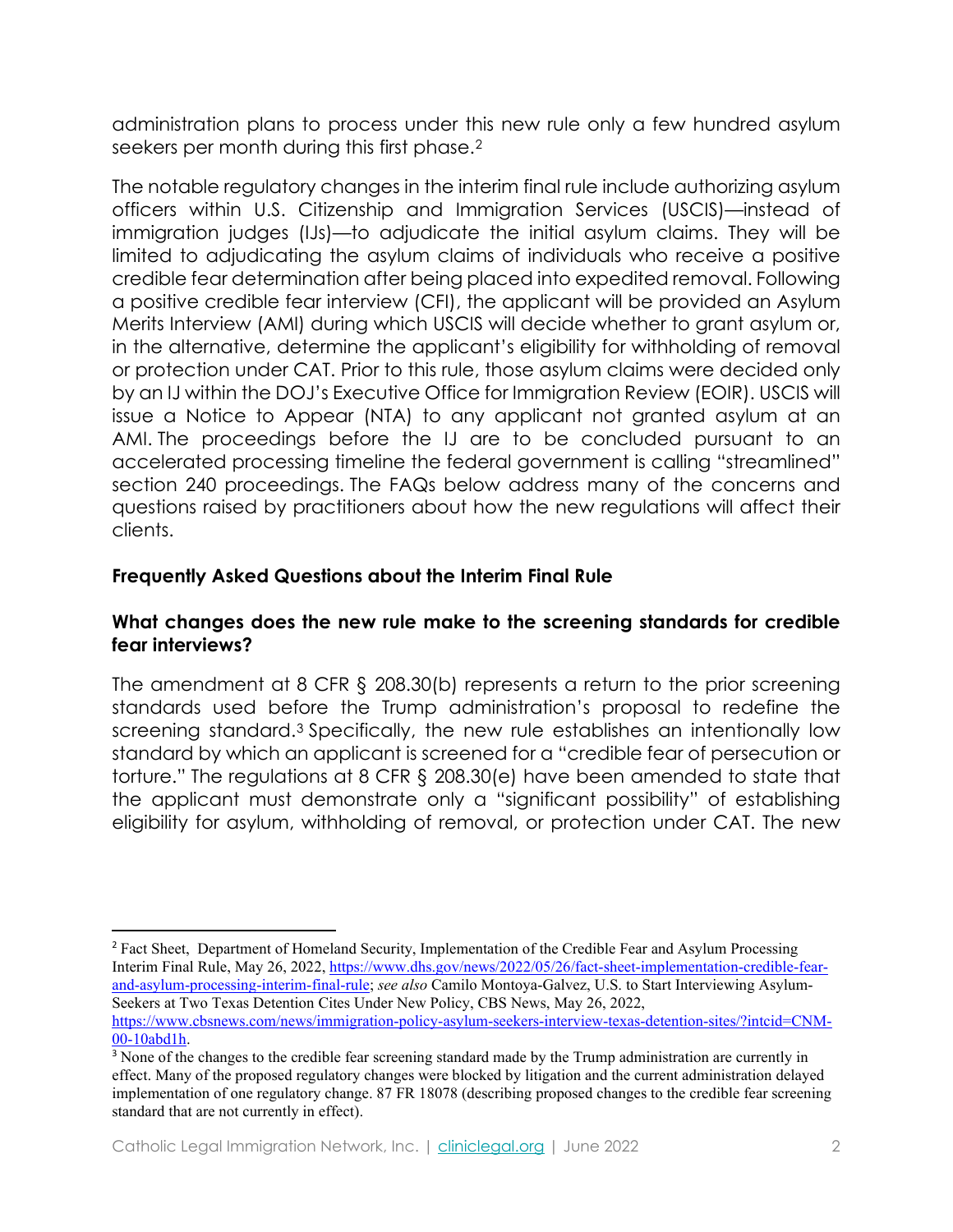rule also returns to the practice of not screening for mandatory bars to asylum at the credible fear interview stage.[4](#page-2-0)

### **What other changes does the rule make with respect to the credible fear screening and interview process?**

- The regulations at 8 CFR § 208.30(b) codify USCIS's discretionary ability to refer an asylum applicant to section 240 removal proceedings without a credible fear determination;
- The regulations at 8 CFR § 208.30(c) allow an applicant to include a concurrently arriving spouse or child in the positive credible fear evaluation and determination, unless the family declines to do so;
- The regulations at 8 CFR § 208.30(c) provide USCIS the discretion to allow an applicant to include other concurrently arriving family members in the credible fear evaluation for purposes of family unity;
- The regulations at 8 CFR § 208.30(g) establish that if a noncitizen fails to either request or decline IJ review after a negative CFI, that will be considered a request for IJ review. If an IJ finds a credible fear of persecution, the IJ will vacate the negative CFI determination and remand to DHS for further consideration of the application for asylum. If the IJ concurs with the negative credible fear determination, the individual can at that point be removed from the United States;
- The regulations at 8 CFR § 208.30(g) allow USCIS in its discretion to reconsider a negative credible fear determination with which IJ has concurred if such request for reconsideration is filed no more than seven days after IJ concurrence or prior to removal, whichever comes first, and provided no previous requests for reconsideration have been made. Any reconsideration request made prior to IJ review will be treated as an election for review by an IJ.

<span id="page-2-0"></span><sup>&</sup>lt;sup>4</sup> The mandatory bars to asylum are found at INA  $\S$  208(b)(2)(A). These bars apply to a person who: ordered, incited, assisted, or otherwise participated in the persecution of any person on account of race, religion, nationality, membership in a particular social group, or political opinion (commonly referred to as the "persecutor bar"); has been convicted by a final judgment of a "particularly serious crime" (which includes an aggravated felony) that constitutes a danger to the community of the United States; DHS hasreasons for believing has committed a serious nonpolitical crime outside the United States prior to arrival in the United States; DHS determines, based on reasonable grounds, is a danger to the security of the United States; has firmly resettled in a third country prior to arriving in the Unites States; or has engaged in or incited terrorist activity, as described in INA §§ 212(a)(3)(B)(i) or 237(a)(4)(B).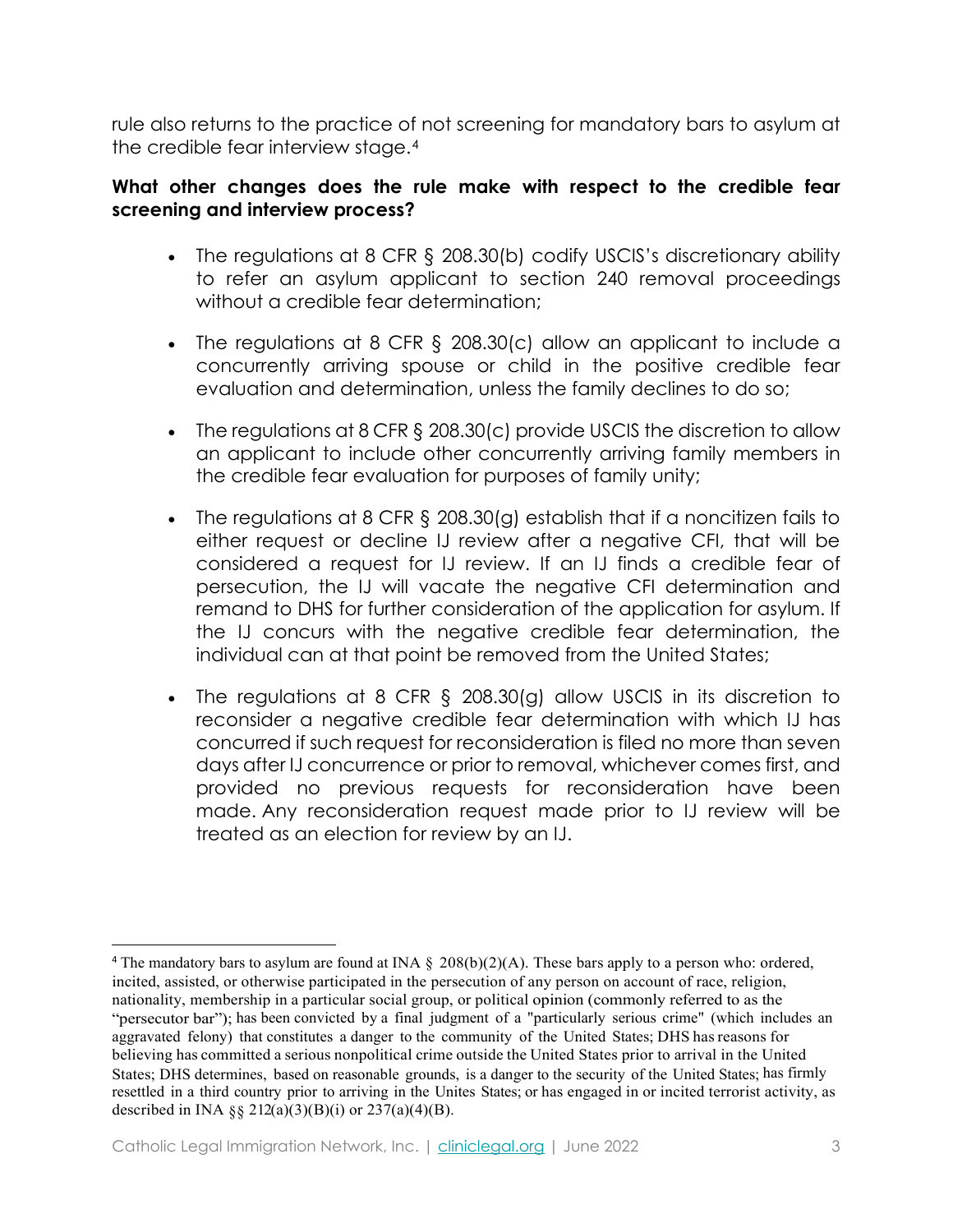## **What changes does the new rule make to the asylum application process for those in expedited removal who receive a positive credible fear determination?**

Perhaps the biggest and most significant change is that USCIS, under 8 CFR § 208.30(f), may now consider the asylum application on the merits for those in expedited removal proceedings who pass a credible fear interview. Previously, an applicant who passed a credible fear interview was referred directly to section 240 removal proceedings for presentation of the case before an IJ. The new rule will allow USCIS to grant asylum to those individuals who pass a credible fear interview. An applicant who passes a credible fear interview is later scheduled for an AMI before a USCIS asylum officer, who has the authority to grant asylum following this merits interview.

### **What changes does the new rule make with respect to the filing of an asylum application by those in expedited removal proceedings who receive a positive credible fear determination?**

Under 8 CFR § 208.3(a)(2), a written record of a positive credible fear finding satisfies the asylum application filing requirements. Therefore, noncitizens placed into the asylum merits process are not subject to the normal requirements of filing a Form I-589. Under 8 CFR § 208.3(a), the written record of a positive credible fear determination is considered an asylum application for all purposes, including the one-year filing deadline and for applying for employment authorization.[5](#page-3-0) Under 8 CFR § 208.3(a)(2), the date that the positive credible fear determination is served on the noncitizen is considered the date of filing and receipt.

## **What changes does the new rule make to the biometrics requirement for those in expedited removal proceedings who receive a positive credible fear determination?**

USCIS will reuse biometrics captured during the credible fear process for the AMI and any other subsequent immigration benefit. 8 CFR § 208.3(a)(2). This portion of the new rule is intended to eliminate the unnecessary and duplicative collection of biometrics.

## **Does the rule allow for modifications to the asylum application following a positive credible fear finding and prior to the AMI?**

An applicant will be able to amend, correct or supplement information in the Form I-870, Record of Determination/Credible Fear Worksheet, within a specified time frame. 8 CFR § 208.4(b)(2). This additional information must be provided to USCIS at least seven days prior to the AMI or postmarked ten days prior if the

<span id="page-3-0"></span><sup>&</sup>lt;sup>5</sup> An asylum applicant may generally apply for employment authorization after the asylum application has been pending for 150 days.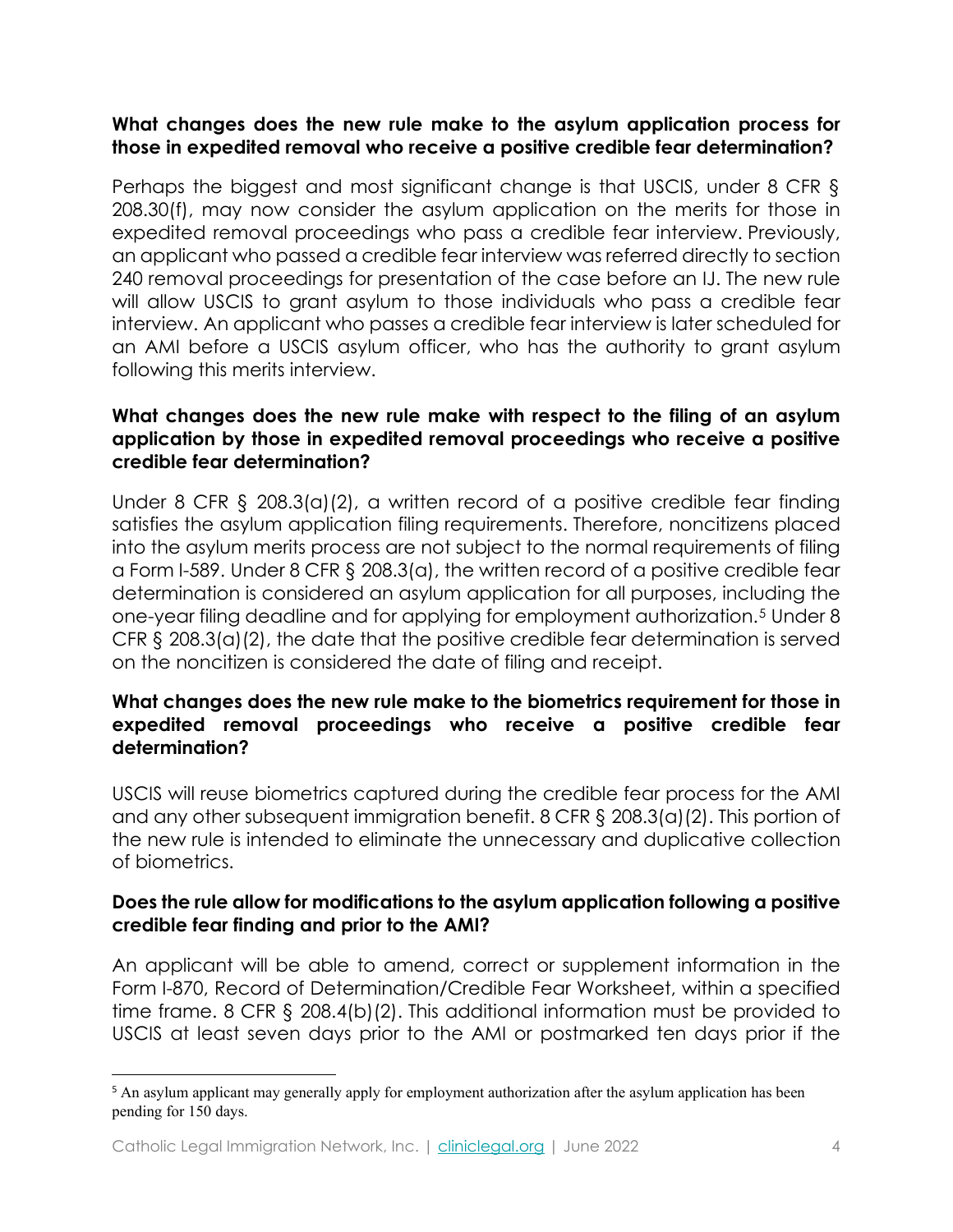evidence is mailed. USCIS in its discretion may extend this deadline. However, USCIS cannot grant extensions for submission of additional evidence if this extension would prevent an asylum decision from being issued within 60 days after service of the credible fear determination.

Advocates are concerned that this strict timeline will make it difficult on a practical level for most applicants to present meaningful evidence in support of their asylum application or to correct any prejudicial errors. The short timeline means that applicants will have only a few weeks following the positive credible fear interview to obtain additional evidence, to translate this evidence, and to present it to USCIS in a timely fashion before the merits interview. Applicants will also have to correct any errors within that time, likely without the assistance of counsel. The concern is that the accelerated asylum merits process will not present a meaningful opportunity for applicants to establish eligibility for asylum.

## **How will the AMI work?**

An AMI following a positive credible fear determination will operate in much the same way that an affirmative asylum interview does. Many applicants will be released on parole following a positive credible fear interview so they will no longer be in detention at the time of the AMI. The regulations at 8 CFR § 208.9(b) provide that the officer should ask questions intended to elicit information on the applicant's eligibility for asylum. The applicant will also have the right to counsel at no cost to the government. USCIS will be responsible for arranging an interpreter for the applicant. 8 CFR § 208.9(g)(2).

## **What is the timing of the AMI?**

The AMI is to be scheduled no fewer than 21 days but not more than 45 days after service of the positive credible fear finding. 8 CFR § 208.9(a). USCIS may conduct the interview after 45 days only if exigent circumstances exist. As with the tight timeline on submission of evidence, there is a real concern that this small window of time means that most applicants will not be represented at the AMI. Once the rule has been implemented to full capacity, it is very likely that there will be an inadequate number of immigration law practitioners available to attend these interviews or consult with applicants within the 45-day window.

## **What will happen after the AMI?**

The officer can determine whether to grant the applicant asylum or to refer the matter to accelerated section 240 removal proceedings, described in more detail below. If the matter is referred for accelerated proceedings, a verbatim transcript of the interview will be included in the referral packet. 8 CFR § 208.9(f)(2). If an officer does not grant asylum, the officer may also consider the applicant's eligibility for withholding of removal or protection under CAT. 8 CFR §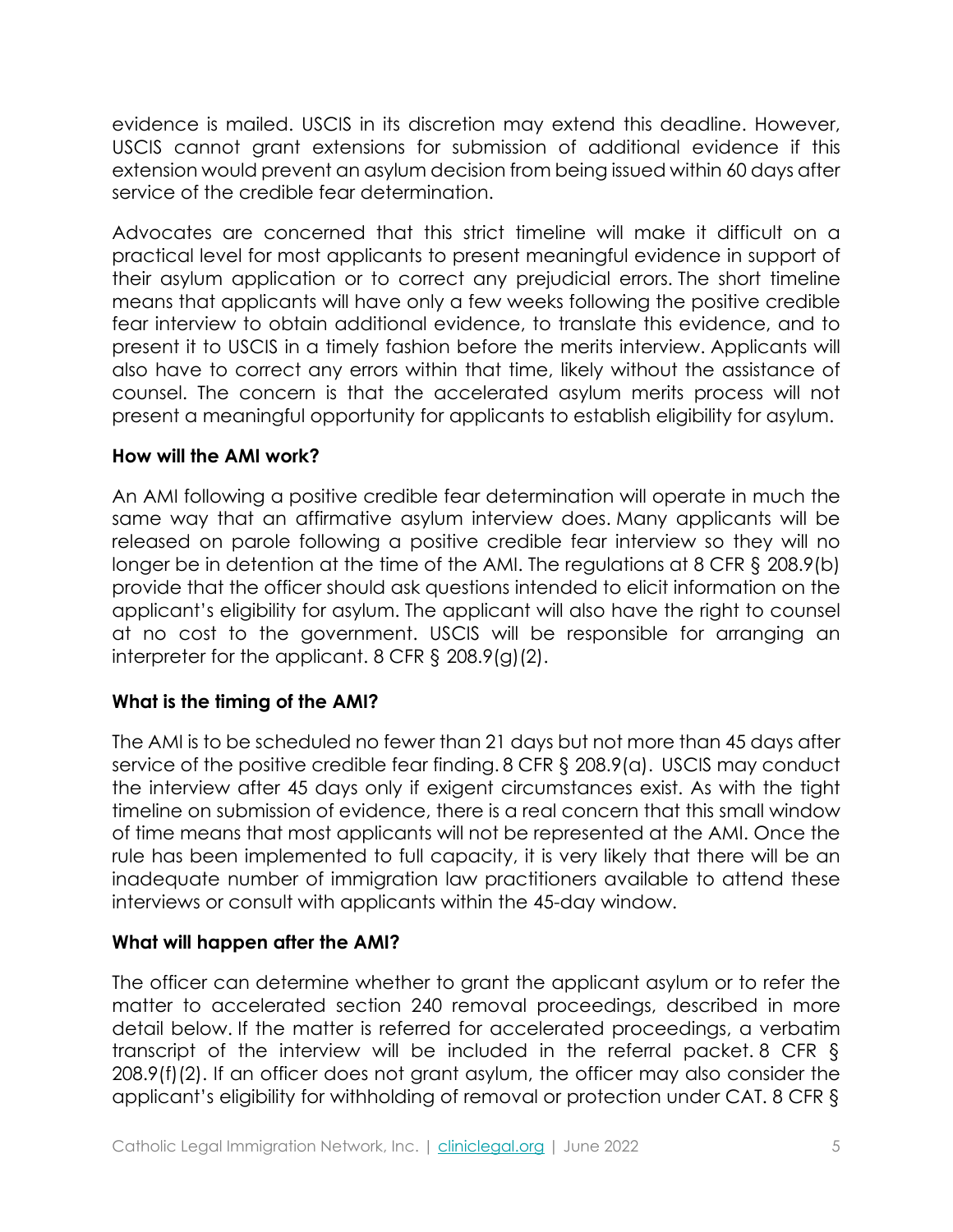208.16(a). The asylum officer cannot grant the applicant withholding of removal or CAT, but the IJ must generally defer to the asylum officer's findings, as explained in further detail below.

# **How are dependents treated if the matter is referred to immigration court?**

A case that is referred to immigration court under the new process will include all dependents in the application if they were included in the credible fear determination. 8 CFR §§ 208.3(a)(2), 208.14(c). Before USCIS, the spouse and children may choose to be included as dependents of the principal applicant's case or may choose to file separately for asylum as principal applicants. Even if the spouse and children move forward only as dependents of the principal's claim, the asylum officer is also required to conduct a separate screening of the dependent's claim for asylum. 8 CFR §§ 208.9(b), (i).

If the spouse and children proceed solely as dependents and are included in the referral to court for the principal, the principal's application will be deemed by EOIR to satisfy the filing requirements for the spouse and child as principal applicants. This allows the dependents to present their own claims on the merits in immigration court.  $8$  CFR  $\frac{6}{3}$  1208.3(a)(2).

# **What is the consequence of failure to appear at an AMI?**

Failure to appear at an AMI will result in a referral to accelerated section 240 removal proceedings. The original notice of proposed rulemaking allowed an asylum officer to issue an *in absentia* order of removal for failure to appear at an AMI. The interim final rule removes this provision and provides instead that a failure to appear will result in a referral to section 240 removal proceedings for "streamlined" processing. 8 CFR § 208.10(a)(1).

# **Who is exempt from the new rule on AMIs?**

This rule applies prospectively and only to adults and families who are placed in expedited removal proceedings and indicate an intention to apply for asylum after the rule's effective date. The rule does not apply to unaccompanied children, who are exempt from expedited removal proceedings. The rule also does not apply to individuals in the United States who are not apprehended at or near the border and subject to expedited removal. Finally, the rule does not apply to: (1) stowaways or (2) noncitizens who are physically present in or arriving in the Commonwealth of the Northern Mariana Islands who are determined to have a credible fear.

The administration has also explained that the program will be rolled out slowly beginning with just a few hundred applicants per month. This means that even those who fall under the provisions of the rule requiring placement into the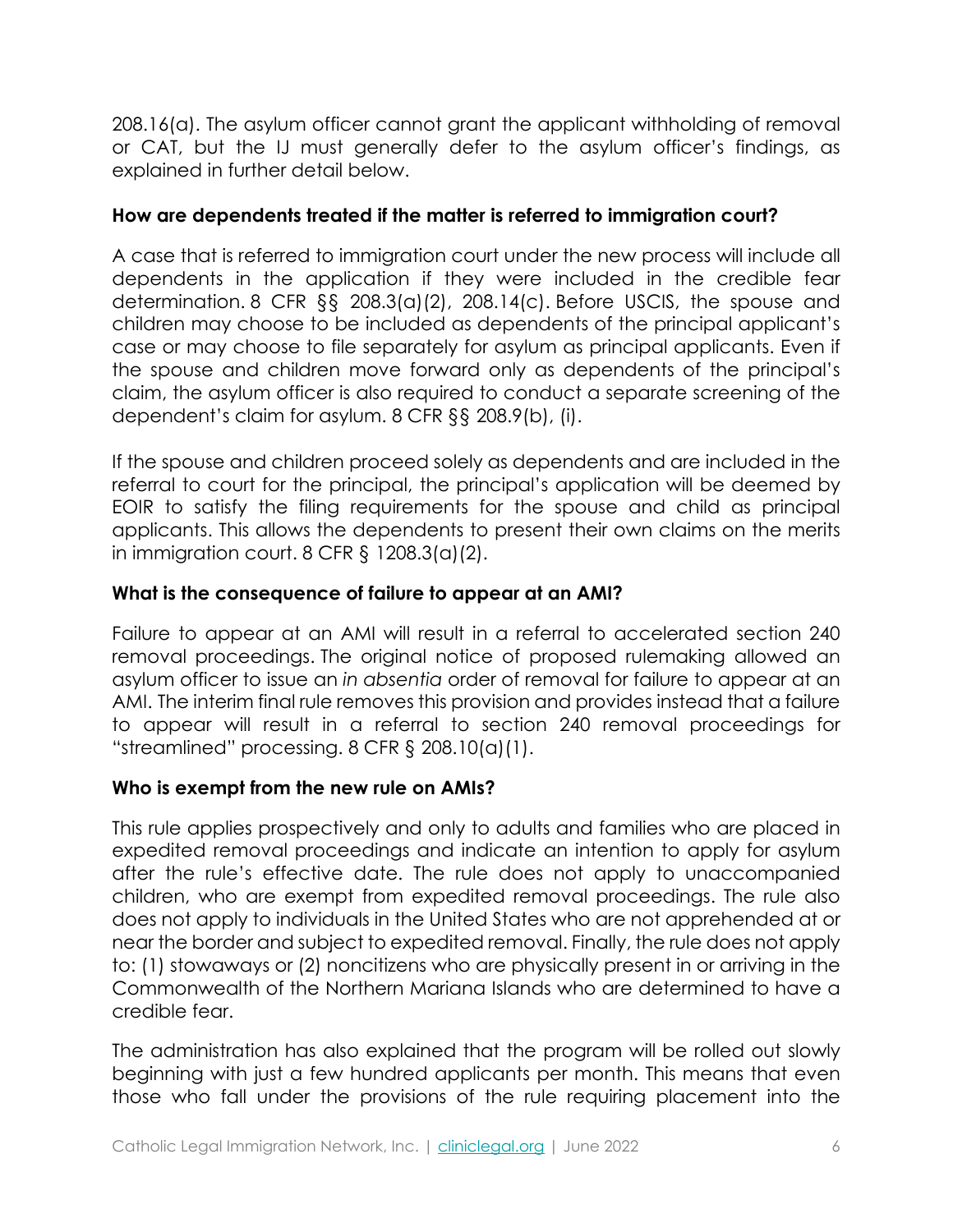accelerated proceedings may not be placed into them until the administration works to scale up the program.

# **Where are the new regulations governing the accelerated removal proceedings?**

A new section, 8 CFR § 1240.17, was added to the regulations to govern these new accelerated EOIR proceedings.

# **How does USCIS refer a case to removal proceedings before EOIR?**

To commence proceedings, USCIS must issue and serve a Notice to Appear (NTA). The first master calendar hearing (MCH) should occur within 30 days—but no later than 35 days—after service of the NTA. Each NTA must identify the court in which the case will proceed and make clear that the case is subject to this new section of the regulations. 8 CFR § 1240.17(b).

## **What other documents must the asylum officer file and serve?**

DHS must also serve on the respondent and file in immigration court the AMI record, the Form I-213, Record of Deportable Alien, and the asylum officer's written decision. These must be served no later than the first MCH. Removal proceedings will be delayed until all these initial documents are served. 8 CFR § 1240.17(c).

# **What is the consequence of a failure to appear at a hearing before EOIR?**

If the written notice requirements under INA § 240(b)(5) and 8 CFR § 1003.26 were satisfied and the respondent failed to appear at the hearing, an immigration judge must issue an *in absentia* removal order, unless the respondent's presence was waived. If the asylum officer had indicated for that same respondent eligibility for withholding of removal and/or protection under CAT, the IJ must defer to that determination and grant that/those form(s) of relief unless DHS makes prima facie showing that the respondent is not eligible for the relief. The regulations provide that, should DHS make this showing at the hearing the respondent misses, the respondent has between 10 to 30 days to respond. 8 CFR § 1240.17(d). The regulations are silent as to whether DHS may be given a later opportunity to present prima facie evidence against the respondent's eligibility for withholding or CAT, or what opportunity the respondent has to respond in such a situation.

## **What form must an asylum application take under the new rule?**

As indicated above, the written record of a positive credible fear determination issued in accordance with 8 CFR § 208.30(f) satisfies respondent's filing requirement for asylum, withholding of removal, or protection under CAT. No new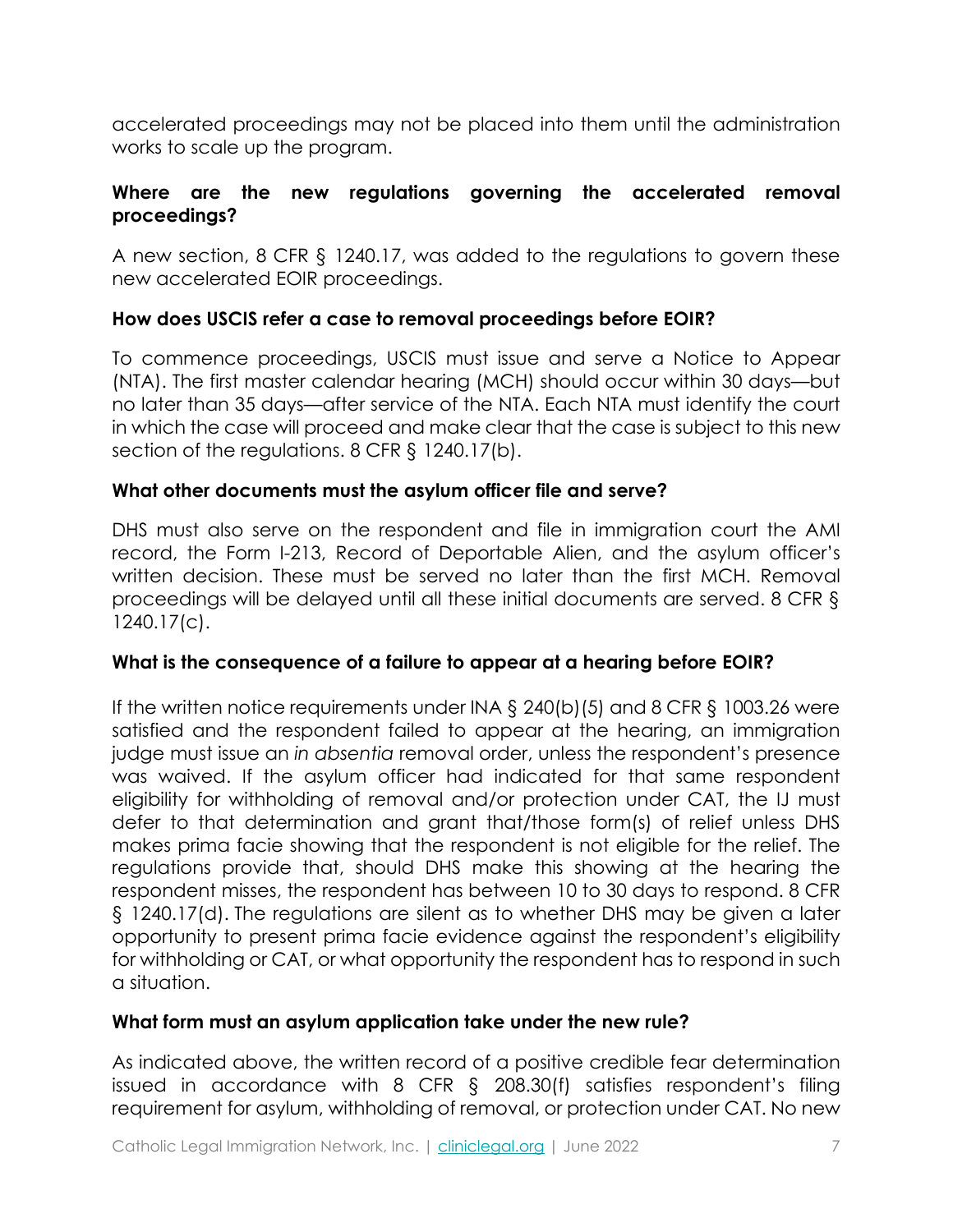form need be submitted to the immigration court. The record of proceedings before USCIS, including the decision, amendments, corrections, and supplements, must be admitted as evidence under the new regulation. 8 CFR § 1240.17(d). Given the tight timeline in initiating proceedings under this new rule, advocates are concerned that applicants will not have an adequate opportunity to seek counsel to amend and correct any errors in the CFI and AMI records or to gather evidence in support of their claims.

# **What effect will the newly accelerated schedule of proceedings have?**

Perhaps the most troubling change under the new rule is the accelerated timeline of removal proceedings. Cases must be completed within no more than 135 days following the initial MCH, including any continuances, extensions, or adjournments. Below is a summary timeline under the new schedule, pursuant to 8 CFR § 1240.17(f):

- MCH: within 30-35 days after service/filing of NTA.
- Status Conference: within 30-35 days after MCH. Additional status conferences may be scheduled, but all must occur within the 60–65-day window for the merits.
- Merits Hearing: within 60-65 days after MCH.
- Continuances/extensions/adjournments: no longer than 10 days, unless the IJ finds more time will enable more efficient proceedings.
- Continued Merits Hearings: in certain circumstances described below, merits hearings may be continued for up to 90 days. In even more limited circumstances, merits may be continued up to 135 days.
- Decision: the oral decision is to be issued at the end of the merits hearing. If no merits hearing is held, then the decision must be issued 30 days after the status conference. Where this is not practicable, the decision must be issued no later than 45 days after the initial decision deadline.

As with the accelerated timeline of the AMI, and especially because the entire record of the CFI and AMI must be admitted into evidence in the removal proceedings, the expedited timeline of these proceedings presents issues of due process and access to justice for applicants subject to the rule. In addition, because no changes have been made to the employment authorization provisions, during this period the applicants are unable to work lawfully. This will likely limit the pool of private counsel willing to take such cases and thus place a high burden on an already overstretched network of nonprofit agencies and pro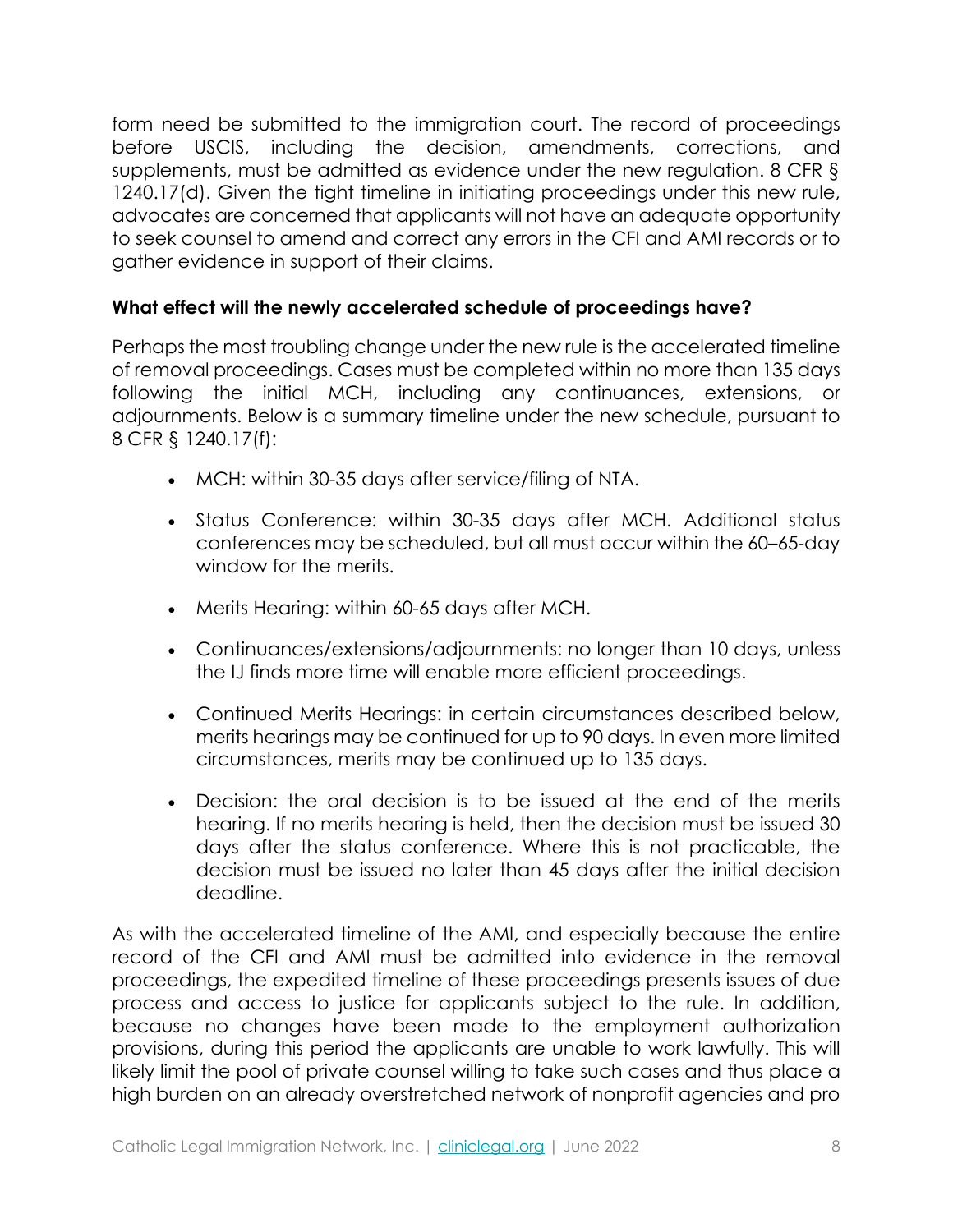bono attorneys. Without access to counsel, history has shown that applicants are much less likely to succeed on their claims.

## **How does the grant of a change of venue affect this timeline?**

Where a change of venue is granted, the schedule of proceedings begins again with the MCH at the new court where venue has been transferred.

## **What occurs at an MCH under the new accelerated process?**

The new process limits what occurs at the initial MCH. The IJ must provide advisals to the respondent under 8 CFR § 1240.10(a) and advise the respondent as to the nature of the proceedings. This includes advising them that they have pending applications for asylum, withholding of removal and protection under CAT. The judge must also advise the respondents of their right to present evidence, testify, and call witnesses, and of their obligation to comply with all deadlines. Finally, the judge must order a status conference to be scheduled within 30 to 35 days after the MCH. 8 CFR § 1240.17(f).

# **What occurs at a status conference under the new rule?**

Under the new rule, only the first hearing before the IJ is called an MCH. All other hearings up until the final merits hearing are termed "status conferences" (SCs), with the first SC being scheduled within 30-35 days after the MCH. During SCs, the respondent pleads to the allegations, the parties and court identify and narrow the issues to be decided, and the court determines whether the case can be decided on the paper record. If the court deems a merits hearing will be necessary, the case is readied and a merits hearing date is set no later than 60- 65 days following the MCH. While any number of SCs may be held before the merits hearing, they must occur within this window of time. 8 CFR § 1240.17(f). The interim final rule provides additional guidance on the exact events that must occur at an SC. In addition to pleading to the NTA, the respondents must indicate what relief they are seeking. They must also: (1) express whether they want to testify, (2) identify witnesses, (3) provide supporting documents, (4) describe errors in the AMI record or decision, and (5) state any additional bases for asylum or other relief. Requirements indicated in (4) and (5) do not apply to pro se applicants. Where a respondent does not contest removal or seek further relief, the IJ shall order removal and defer to any asylum officer's determination that the respondent is eligible for withholding of removal or protection under CAT, unless DHS presents prima facie evidence that the respondent is not eligible for those forms of relief. 8 CFR § 1240.17(f).

Practitioners must evaluate the asylum claims made at the AMI and be prepared to present additional claims where possible to preserve the client's eligibility for relief. Practitioners should also closely review the AMI record for any legal or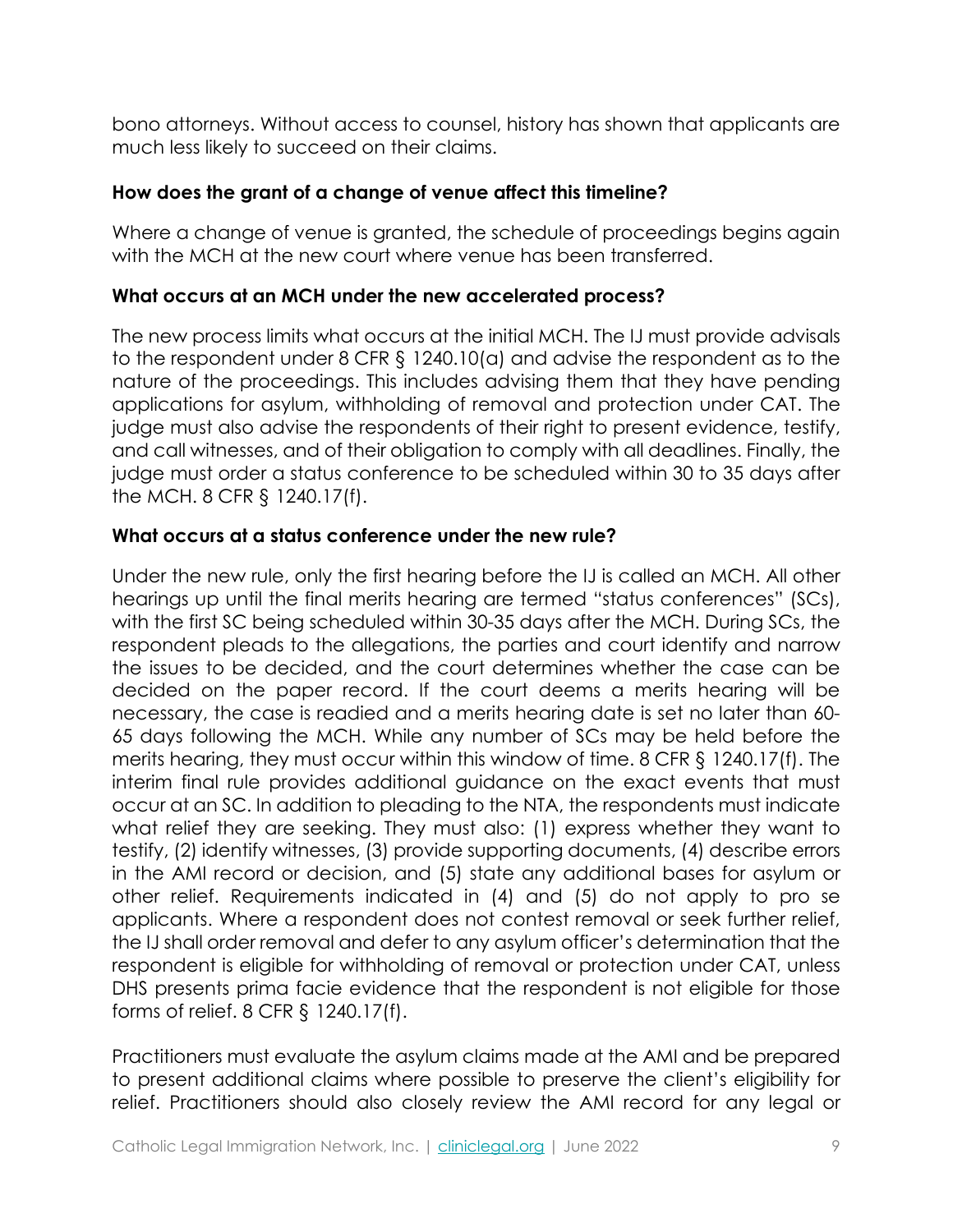factual errors that should be corrected at this stage. The language of the rule is troubling because it does not appear to allow for the objection to the admission of evidence from the AMI record. Practitioners, however, should always object to evidence where fundamental fairness and due process mandate its exclusion. *See Matter of Ponce-Hernandez*, 22 I&N Dec. 784 (BIA 1999), *Matter of Y-S-L-C-*, 26 I&N Dec. 688 (BIA 2015). All respondents, represented or otherwise, must indicate whether they will testify and/or present additional witness testimony or documentary evidence. Practitioners should make sure that their clients preserve the right to testify. Attorneys and accredited representatives assisting *pro se* respondents must highlight this requirement so that these individuals do not waive this right. All this must occur within only 30-35 days following the MCH.

DHS, for its part, must indicate in a written statement at the SC whether it intends to rest its case, waive cross-examination, or otherwise participate in the hearings. It must also indicate whether it intends to waive appeal in the event the IJ grants relief to the respondent. Where DHS elects to participate in the case, it must express its position, identify those elements of the case it will contest, and name witnesses. DHS must also describe additional non-rebuttal or non-impeachment evidence and whether any background checks have been completed. Where the written statement is not provided at the SC, DHS must provide it no later than 15 days prior to the merits hearing or 15 days following the SC if no merits is to be scheduled. Any issue not timely addressed by DHS at the SC or in its written statement may be deemed unopposed by the judge, unless DHS is responding to claims the respondent made after the SC. Any position taken by DHS may be revoked prior to the final merits hearing, or prior to the judge's decision where no merits is held. 8 CFR § 1240.17(f).

After DHS's submission of its written statement, the respondent has until five days prior to the merits or 25 days following the SC to submit a final written statement in which he or she may reply to DHS and identify any additional witnesses or documents. At this time, practitioners may also consider pointing out any issues not addressed by DHS that should be considered waived by the court.

## **Will merits hearings always be held under these accelerated proceedings?**

No. If DHS waives cross examination of a respondent's witnesses and neither party elects to present witness testimony, the IJ *shall* decide the case on the documentary record, unless the judge decides the record must be more fully developed. This again highlights the importance of practitioners ensuring the documentary record is complete and accurate and requesting the opportunity to present testimony to preserve the client's right to do so. If the respondent has timely requested the opportunity to present testimony and DHS has waived cross examination and is not presenting any testimony or additional evidence, the IJ shall grant the case without holding a merits hearing if the judge finds the record is fully developed (including any supplemental documentary evidence submitted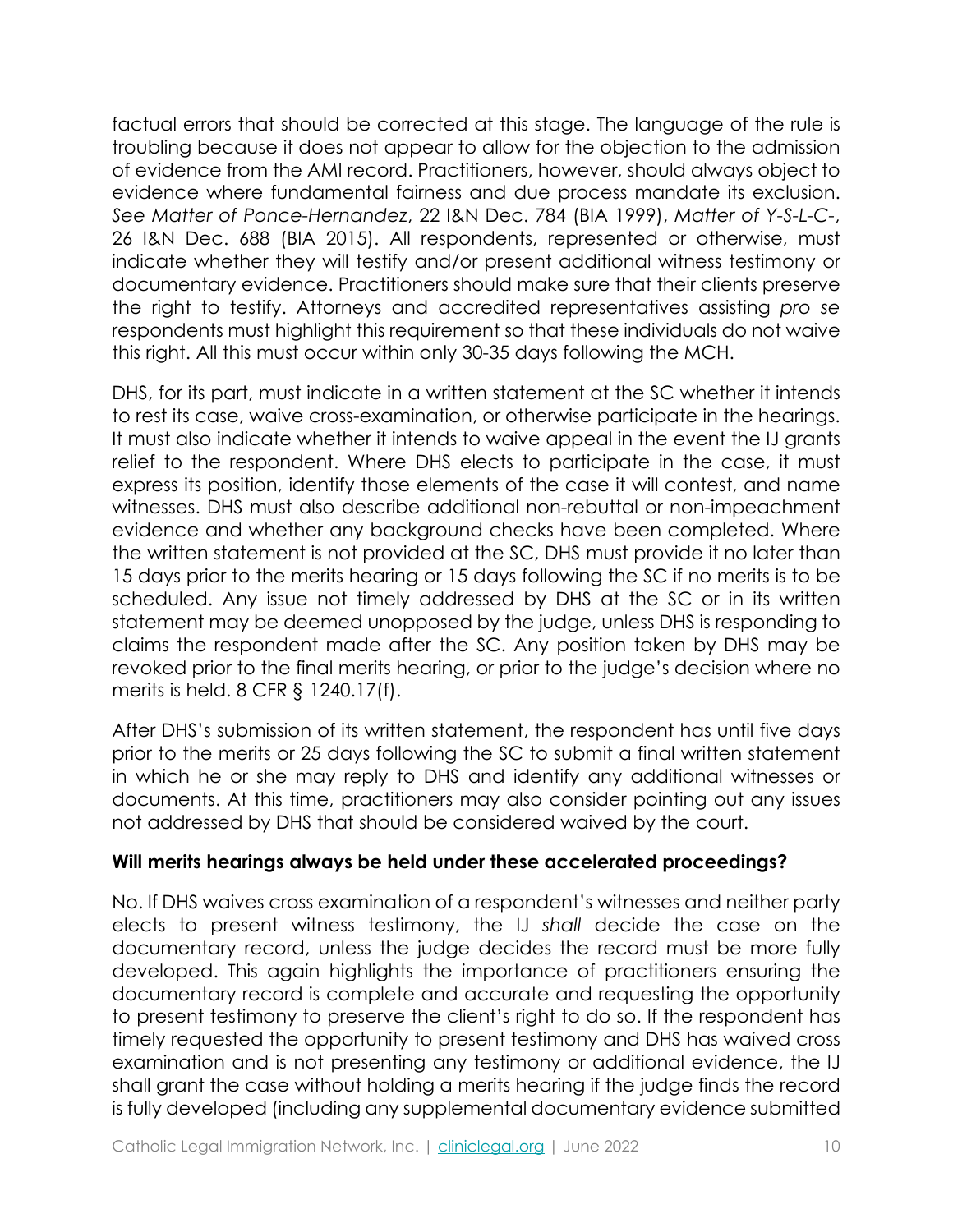by the parties earlier in the proceedings, as described above) and the application merits approval. Otherwise, if the IJ believes the proceedings can be completed at the merits hearing, he or she shall hold such a hearing and issue an oral decision at its conclusion. If the IJ determines that proceedings cannot be completed at the merits hearing, the judge may conduct a portion of the hearing, order a SC, or take any steps deemed necessary to ensure the progression of the case towards completion. Any subsequent merits hearing cannot be scheduled later than 30 days after the initial merits hearing.

## **When must a decision on the applications be made by the IJ?**

The IJ shall issue an oral decision on the day of the final merits hearing. If there is no merits hearing, the IJ shall issue a decision no more than 30 days after the SC. The judge may not issue a decision in a case where DHS has made a *prima facie* showing that the respondent is ineligible for withholding of removal or protection under CAT without first giving the respondent between 10-30 days to respond. Where an oral decision at the hearing or within 30 days after the SC is not practicable, the decision shall be issued no later than 45 days after those initial deadlines. 8 CFR § 1240.17(f).

#### **When may continuances, extensions, or adjournments be granted and for how long?**

Continuances requested by a respondent may only be granted for good cause shown by the respondent. They must not be longer than 10 days unless the judge finds a longer continuance or extension will result in more efficient proceedings. No continuance or extension may be granted that would cause the merits hearing to be scheduled more than 90 days after the MCH, even for good cause. The only exception is if the respondent shows that the continuance or extension is necessary to ensure a fair proceeding and notwithstanding the respondent's exercise of due diligence. Such extensions or continuances, limited to whatever time is necessary to ensure a fair proceeding, must not cause the merits hearing to be scheduled more than 135 days after the MCH. Any extensions or continuances past 135 days may only be granted if the respondent demonstrates that not doing so would violate a statute or the Constitution. 8 CFR § 1240.17(h). Although the standard for continuances under this new rule is the same as for continuances generally, the short duration of any such continuances likely offers little relief to a respondent who has good cause to request one.

DHS requests for continuances or extensions may be granted where DHS shows a significant government need. Such a need would include confirming any law enforcement agency interest in respondent, conducting a forensic or fraudrelated investigation or analysis of documents, compiling information regarding the respondent's criminal history, or obtaining translations of documents. No time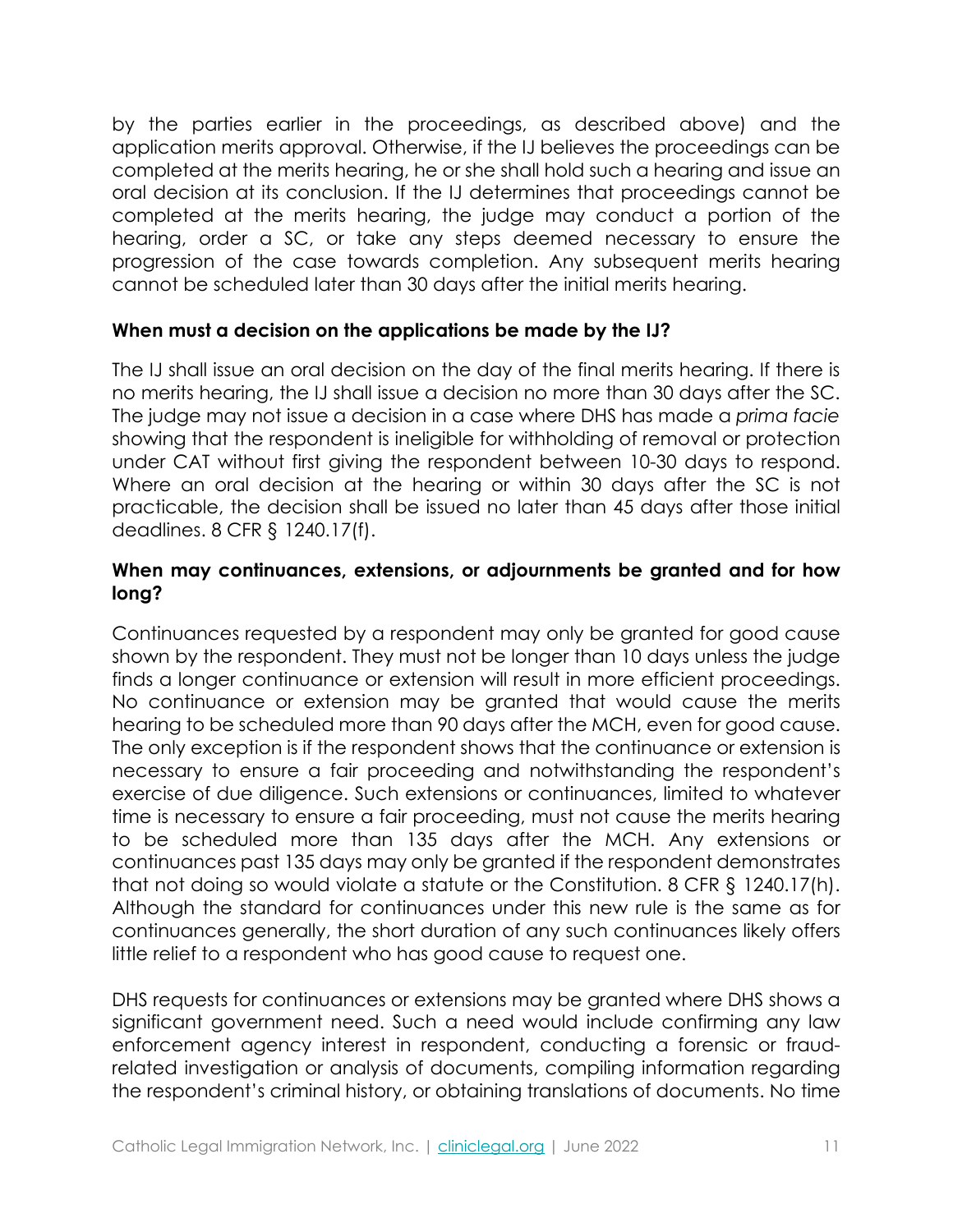limitation on such continuances or extensions appears in the rule, and the time necessary for DHS continuances or extensions is not counted in ensuring the merits hearing is scheduled within 90 or 135 days after the MCH. Practitioners may consider requesting DHS to join in a motion for continuance where a respondent needs additional time, given the lack of any time limits on such continuances when initiated by the government.

Continuances, extensions, or adjournments due to exigent circumstances may be granted by the IJ. Such circumstances include where either party or the judge is unavailable due to illness, the closure of the court, or closure of the local DHS office. A continuance, extension or adjournment granted due to exigency must be for the shortest feasible time and a finding of exigency must be made. Any time granted for such a continuance is not counted in ensuring the merits is scheduled within 90 or 135 days after the MCH. Where practitioners can argue that an exigency beyond "good cause" exists, they should consider doing so, given the time granted for such continuances or adjournments is not counted against the total 90 or 135 days allowed for the entire process.

## **What evidence may be excluded from the record by the IJ?**

The interim rule provides that an IJ may only exclude evidence where it is not relevant or probative, if its use would be fundamentally unfair, or where it was not submitted by the applicable deadline and no timely request for extension was granted. Untimely submissions may be considered only if the evidence could not have been reasonably obtained prior to the deadline, or the exclusion of the evidence violates a statute or the Constitution. 8 CFR § 1240.17(g). As discussed above, practitioners should object to prejudicial evidence in the CFI/AMI record where its admission would violate this fundamental fairness standard. Practitioners must also, as always, be diligent in meeting deadlines, given this high standard for the admission of untimely evidence.

# **What does the interim final rule say about an IJ's decision(s) on the application(s)?**

Where an asylum officer did not grant any relief or find any eligibility for withholding of removal or protection under CAT, the IJ shall review the application *de novo*. Where the asylum officer did not grant asylum but found eligibility for withholding of removal or protection under CAT, the IJ must review the asylum claim *de novo*. If the IJ denies the asylum claim, he or she must defer to the asylum officer decision regarding withholding of removal and/or protection under CAT, unless DHS provides prima facie evidence that the respondent is not eligible for these forms of relief. The IJ shall also grant any additional protection for which the judge finds the applicant eligible. How this will play out in practice is unclear, given that individuals who qualify for additional relief may be exempted from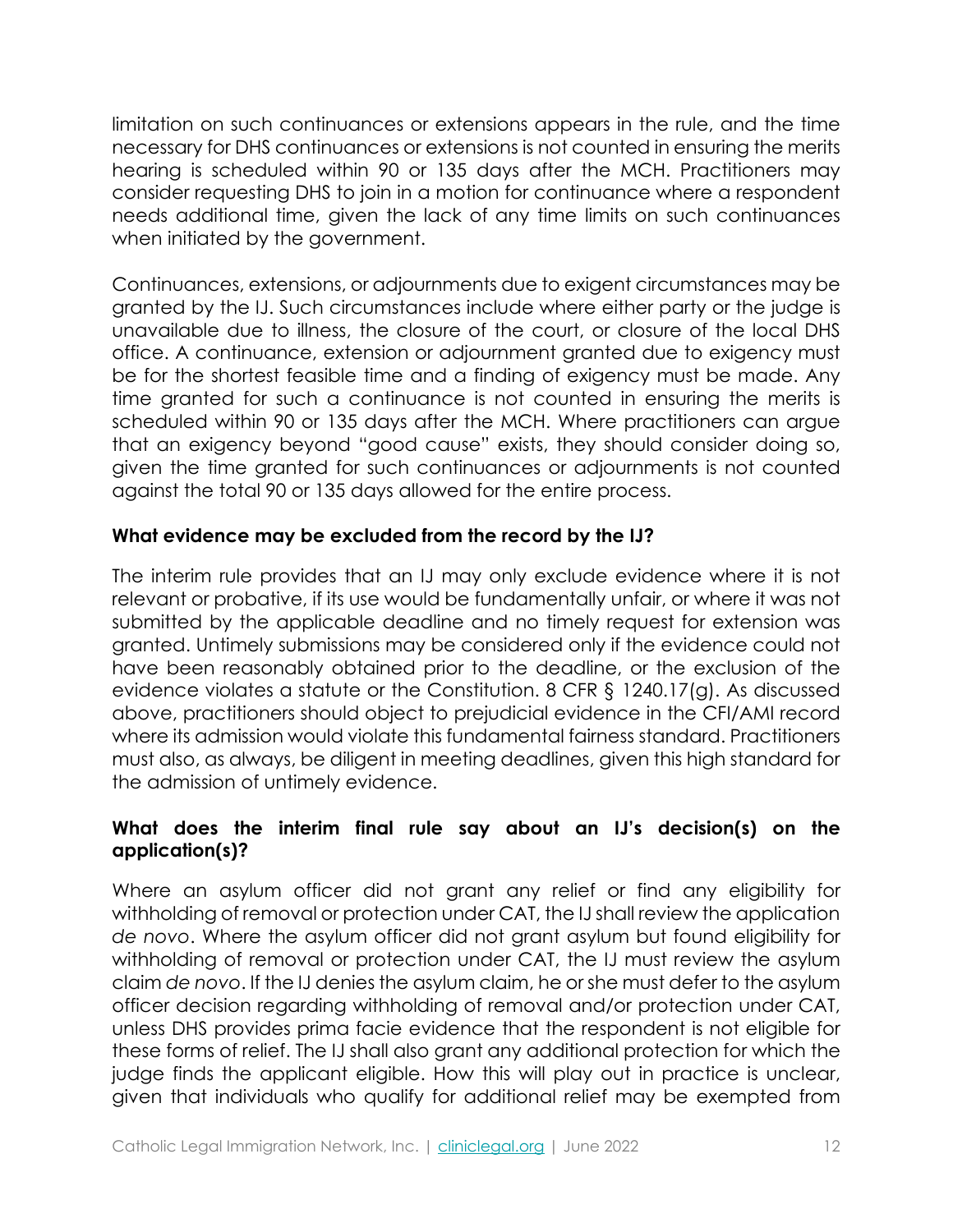accelerated processing, as discussed below. DHS cannot appeal the grant of any relief for which the asylum office made an eligibility finding, except to argue that the IJ should have denied relief based on the evidence submitted by DHS in making its prima facie case of non-eligibility. 8 CFR § 1240.17(i).

## **Are there individuals excepted from the accelerated proceedings under the new rule?**

The regulations at 8 CFR § 1240.17(f)-(h) do not apply to certain groups of individuals. These provisions include the accelerated schedule of hearings, the provisions on the exclusion of evidence and testimony, and the limitations on continuances, extensions, and adjournments. Excepted from these sections include the following respondents who:

- Are minors, unless part of a family;
- Exhibit indicia of incompetency;
- Have produced prima facie evidence of eligibility for additional relief and indicate a desire to apply for it;
- Have produced prima facie evidence that they are not subject to removal as charged;
- The IJ finds are subject to removal to third countries to which the respondents fear return; and
- Have had their cases reopened or remanded following an immigration judge's order.

In addition, as discussed above, DHS has indicated in an early stakeholder engagement that the implementation of the interim final rule will be gradual. For some time, therefore, there will be individuals who are subject to the rule's provisions but who will not be processed under them.

## **How has the interim final rule changed the regulations governing the release of individuals detained pending their proceedings?**

First, the interim rule added language to the regulations clarifying that individuals subject to these new, accelerated asylum proceedings are subject to detention under the expedited removal provisions for detention at INA § 235(b). Second, the regulations were amended to indicate that the only avenue for release from detention under INA § 235(b) detention is parole under INA § 212(d)(5) and 8 CFR § 212.5(b). Finally, the regulations now provide that any such parole from INA § 235(b) detention is for the limited purpose of release from custody and does not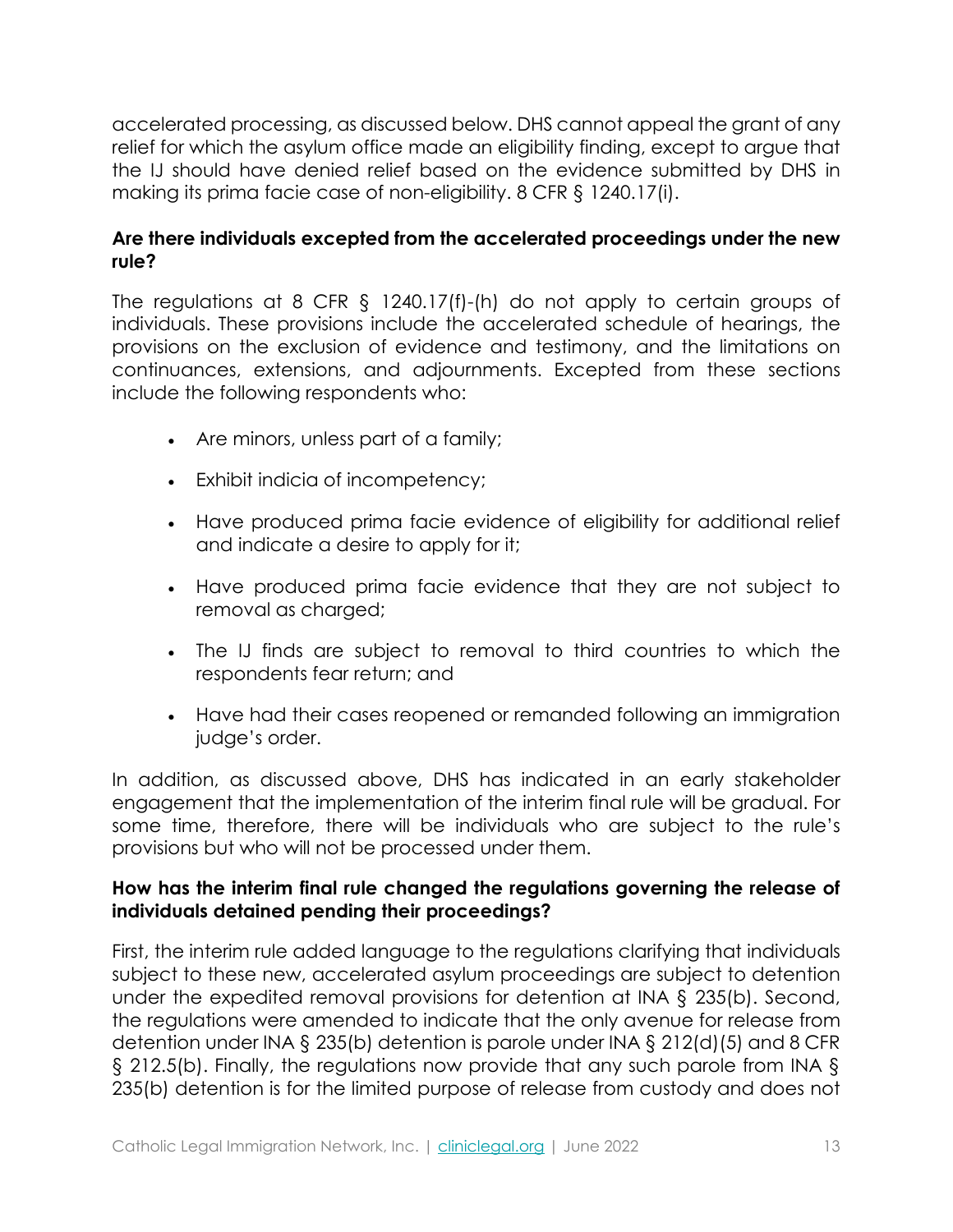serve as an independent basis for employment authorization under 8 CFR § 247a.12(c)(11). If any individuals released under these provisions seek to adjust status under INA § 245(a), they may argue that they are eligible given their release constitutes parole under INA § 212(d)(5). Unfortunately, for those released under these provisions, they are unlikely to access employment authorization, given that this parole does not qualify them for an employment authorization document (EAD) under 8 CFR § 247a.12(c)(11). In addition, their proceedings may conclude before they establish EAD eligibility under 8 CFR § 247a.12(c)(8) for having a pending asylum application.